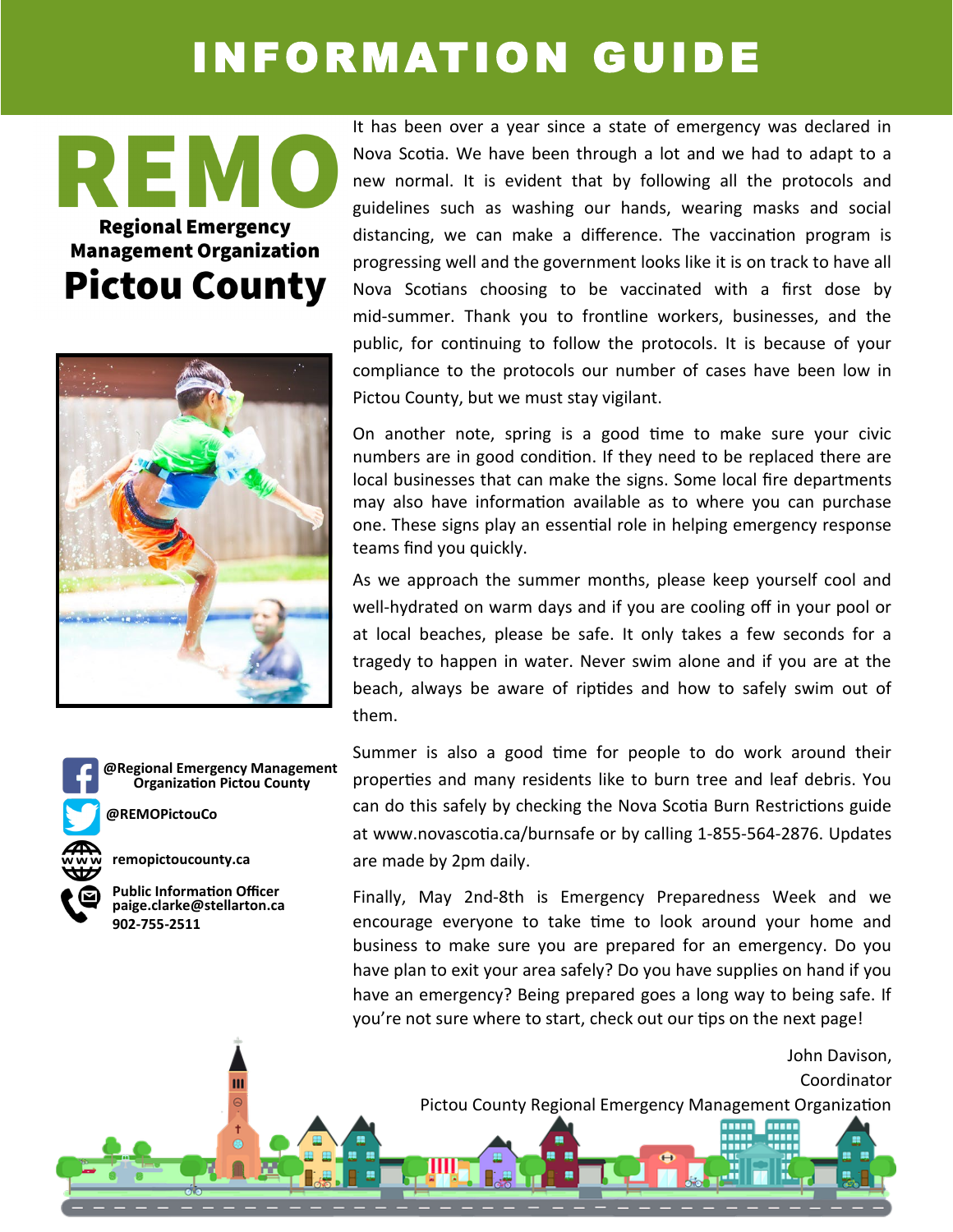# INFORMATION GUIDE

### EMERGENCY PREPAREDNE SS

Emergency Preparedness Week takes place May 2-8, 2021. This week is an opportunity to encourage Canadians to take actions to be better prepared to protect themselves and their families during emergencies.

In the case of an emergency, you should be prepared for 72 hours. There may be certain situations where you are not able to, or it is not safe to evacuate your home, like a power outage, severe hurricane, or flu pandemic. You should be prepared to be self-sufficient in your home for 72 hours (or seven to 10 days in a health emergency).

When making your home emergency plan, you will need to think about the following:

- Safe exits from home and neighbourhood
- Meeting places to reunite with family or roommates
- Designated person to pick up children should you be unavailable
- Contact persons close-by and out-of-town
- Special health needs
- Place for your pet to stay
- Risks in your region
- Location of your fire extinguisher, water valve, electrical box, gas valve and floor drain

In an emergency, you will need some basic supplies. You may need to get by without power or tap water. Be prepared to be self-sufficient for at least 72 hours. Make sure your kit is easy to carry, and everyone in the household knows where it is. Keep it in a backpack, duffle bag or suitcase with wheels, in an easy-to-reach, accessible place, such as a front-hall closet.

The following items should be included in a basic household emergency kit:

- Drinking water at least two litres per person per day and one litre per pet per day
- Food that won't spoil such as canned food, energy bars and dried foods (monitor expiry dates regularly)
- Manual can opener and bottle opener
- Wind-up or battery-powered flashlight and radio (with extra batteries)
- First aid kit
- Extra keys to your car and house
- Cash in smaller bills, such as \$10 bills
- A copy of your emergency plan and contact information
- Special items such as prescription medication, infant formula, equipment for people with disabilities or food, and medication for your pets or service animal (personalize your kit according to your needs)

**Note:** Due to the potential for a fire hazard, it is recommended that candles NOT be included in an emergency kit. Instead use a wind-up/battery-powered flashlight.

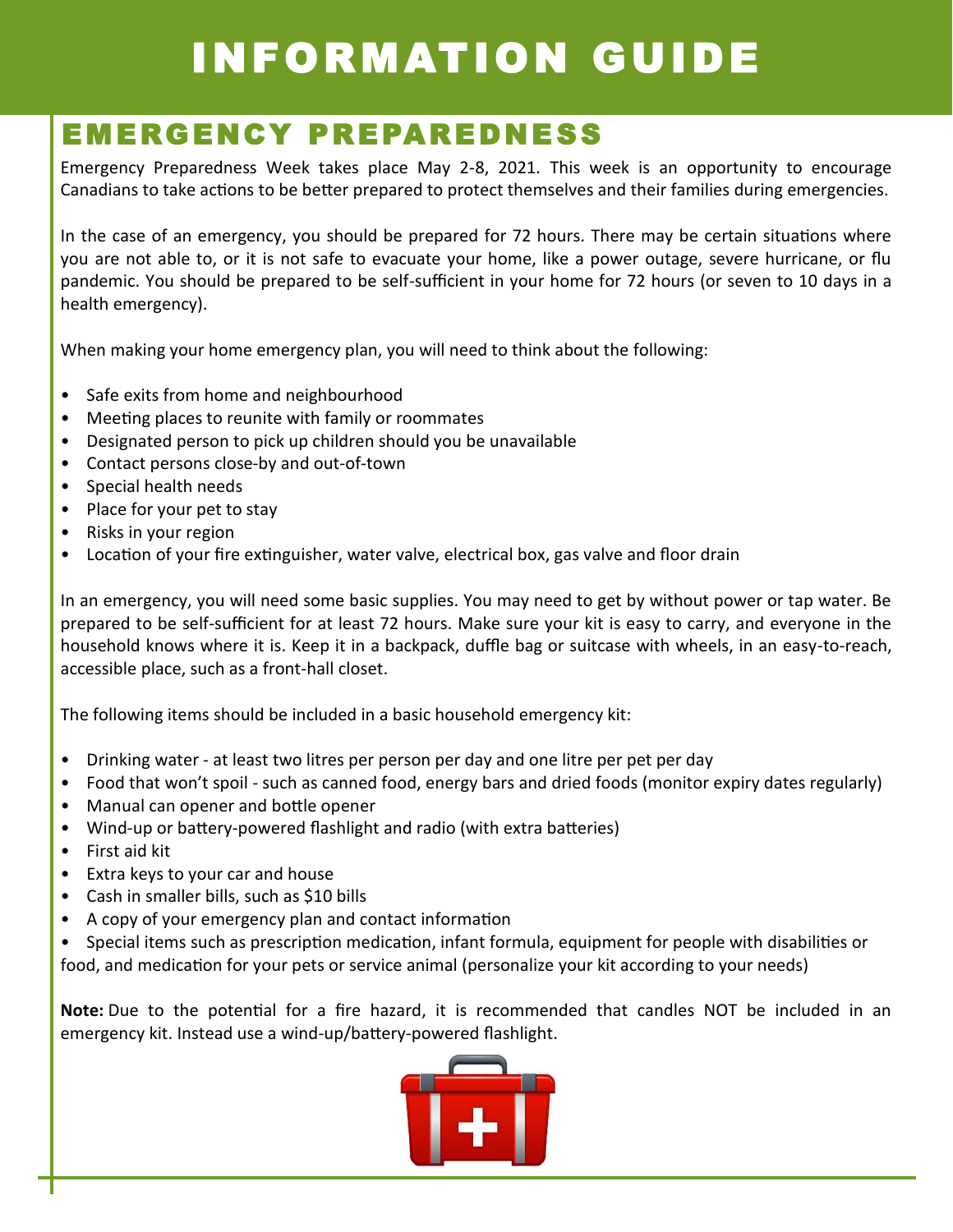### WATER SAFETY

#### **Active Supervision:**

- The absence of adult supervision is a factor in most child drownings.
- Whether it's a pool, the bathtub, a water park, or the beach, always watch children actively around water – even if they can swim.
- Consider requiring all non-swimmers to wear a lifejacket to keep them at the surface to assist you while supervising.

#### **Backyard Pools:**

- Backyard pools are especially dangerous for small children. Ensure adequate barriers are in place such as four-sided fencing (recommended at least 1.2m in height, with gaps no larger than 10cm), along with a selfclosing, self-latching gate. Check with your local municipality for fence requirements.
- Empty portable toddler pools after each use.

#### **Bathing Children:**

- When bathing infants or toddlers, an adult should remain with the child at all times – children should never be relied upon to supervise other children in the bath.
- When a child is in the bathtub, never leave to answer the phone or for any other momentary distraction.

#### **Diving:**

- Diving head-first into water should be avoided unless the individual is properly trained and is sure that the water is deep enough.
- Avoid diving in home pools and always enter the water feet-first.

#### **Open Water:**

- Never underestimate the power of currents. Swimmers or waders can be swept away in an instant, particularly if non-swimmers or weak swimmers get caught by a current in rivers or out of their depth in abrupt drop-offs.
- Be cautious about swimming in currents and know what to do if caught in a current.

(Information from Canadian Red Cross)



Over the last year, Pictou County REMO has worked with the Department of Health and Wellness, Nova Scotia Health, the Emergency Management Office, and neighbouring REMOs to develop a Heat Alert Response Plan for our community. Climate studies show that Pictou County, along with much of central and northern Nova Scotia, are due to experience an increase in heat over the next several years and decades.

Part of this plan is working to educate the public on sun safety, and how to mitigate the effects that excessive heat can have on you. Drinking plenty of water, wearing proper sunscreen and clothing, avoiding direct sunlight, and avoiding exertion during peak heat hours are just some of the most basic ways you can make sure that you are staying safe this summer.

We will be rolling out more information on our Heat Alert Response Plan as it is developed and finalized. Follow our social media pages, as well as Environment Canada and other reliable weather sources, for more information on heat alerts and warnings!

### VACCINE INFO

Vaccines help protect you from viruses and bacteria that cause illnesses. They also protect everyone around you. The more people in a community who are vaccinated and protected from COVID-19, the harder it is for the virus to spread. COVID-19 vaccines must be approved for use by Health Canada.

Nova Scotia continues to roll out vaccines with a phased approach. The goal is to have every Nova Scotian who wants the vaccine with their first dose by the end of June 2021.

For the latest info on vaccines or to book an appointment:

https://novascotia.ca/coronavirus/book-yourvaccination-appointment/

OR by calling 1-833-797-7772 (Available 7am-10pm, 7 days a week)

### HEAT ALERTS